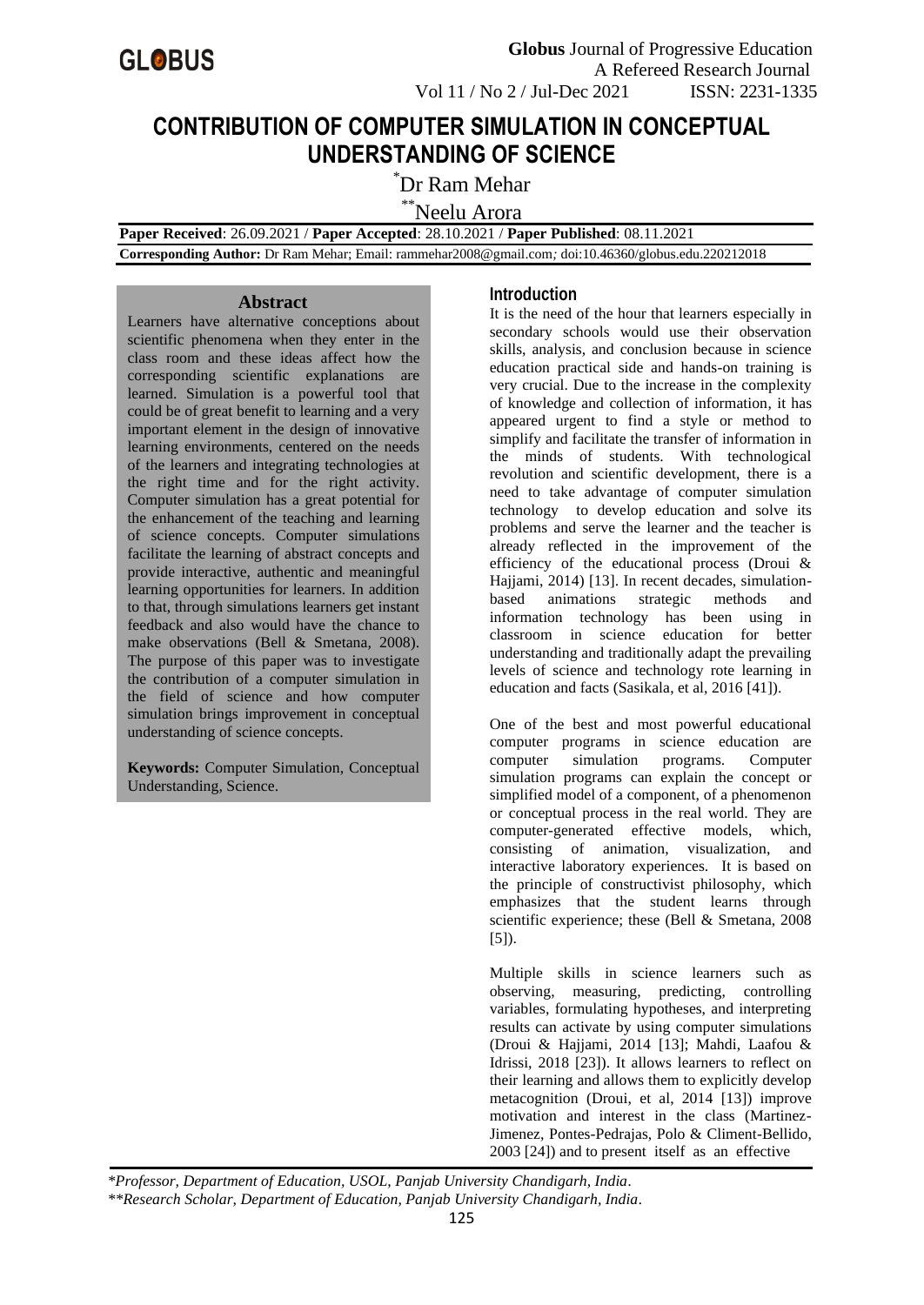prediction tool (Lavoie & Good, 1988 [21]). One method has shown that nonverbal representations stimulate brain activity (Clements & McMillen, 1996 [11]). The forms of representation (images, animations, graphics, and digital data) can multiply through simulation. When the learner allows choosing the representations he prefers, increase his motivation for individualize learning, and follow in the footsteps of learners throughout their learning (Cholmsky, 2003 [9]).

Due to the lack of understanding of the methods of science, many students experience difficulty in science courses (McPherson, 2001). Traditional expository modes of instruction have been reported to be less effective in improving learning of biology concepts, reasoning skills, and positive attitudes toward science at the college level as compared to Constructivist teaching methods of learning (Windschitl & Andre, 1998 [53]; Faryniarz & Lockwood, 1992 [14]).

# **Contribution of Simulations in Science Education**

For several years, research in science didactics has focused on the following question: how would simulations be useful for promoting science learning? The emphasis is on their advantages and contributions to science education. We based ourselves on a literature review of the various research carried out in this field to identify some main elements concerning the contributions of the use of simulations in science learning.

- Simplify the real systems studied: Real systems, studied in science education, are complex and dynamic. They are often presented in a simplified manner in order to allow students to focus on the critical information or skills to be developed, and therefore to facilitate their learning. In this perspective, the use of simulations turns out to be very appropriate for performing simplified procedures and cognitive tasks (Grabe & Grabe, 2004 [15]) and for reducing the gap between the dynamic and complex reality of the phenomena studied and their simplified and static teaching in the classroom (Wilensky  $&$  Stroup, 2000 [51]). We can thus propose a phenomenon which is usually complex in the form of a simple simulation which allows the pupil to develop an intuitive understanding of it.
- Present an alternative to inaccessible experiments: According to Mintz (1993) [27], one of the most promising computer applications in science education is the use of simulations to develop teaching materials suitable for experiments that we cannot perform by conventional laboratory experimentation in the classroom. In this

sense, Strauss and Kinzie (1994) [43] underline those simulations replace dangerous experiments or relatively long manipulations (for example in nuclear physics, atomic physics or astronomy). They are also presented as a unique didactic tool for expensive experiments.

- Activate and develop skills: According to Roth and Roy Choudhury (1993) [37], simulations can activate basic procedural skills in science students such as observing, measuring, communicating, classifying, predicting, as well as procedural skills built into the scientific process, such as controlling variables, formulating hypotheses, interpret data, experiment and formulate models (Padilla, Okey, & Dillashaw, 1983 [33]). For their part, Lazarowitz and Huppert (1993) [22] studied the impact of the use of computer simulations in the development of procedural skills in science of 10th year students in biology. Their results indicated that computer simulation helped them master the skills of graphing communication, interpreting data and controlling variables in simulated experiments and can enable students to use the skills.
- Perform virtual experiments and explore phenomena**:** Alessi and Trollip (1985) [4] note that the simulation provides students with the opportunity to observe and interact with a real experience. In science education, simulation can play an important role in providing the opportunity for virtual experiments. Simulations allow the exploration of the behaviour of a given system and the testing of hypotheses and theories developed by the learner. Simulations offer the possibility for students to carry out their own experiments by formulating hypotheses and confronting them with observations and constructing new knowledge and making sense of what they are learning.
- Present itself as a tool for scientific investigation: Mintz (1993) [27] studied computer simulations as a tool for scientific inquiry, considered a fundamental principle for science learning (National Standard Science Education, 1996 [30]). The scientific investigation process includes making hypotheses, performing experiments, observing and recording data, and writing conclusions. He reported that simulation can increase and improve classroom work. Simulations, as an investigative tool, improve motivation and interest. They can also appear as an effective tool for forecasting in biology (Lavoie & Good, 1988 [21]). In addition, the simulation provides environments for scientific investigation and cognitive tools necessary for the scaffolding of the learning and applies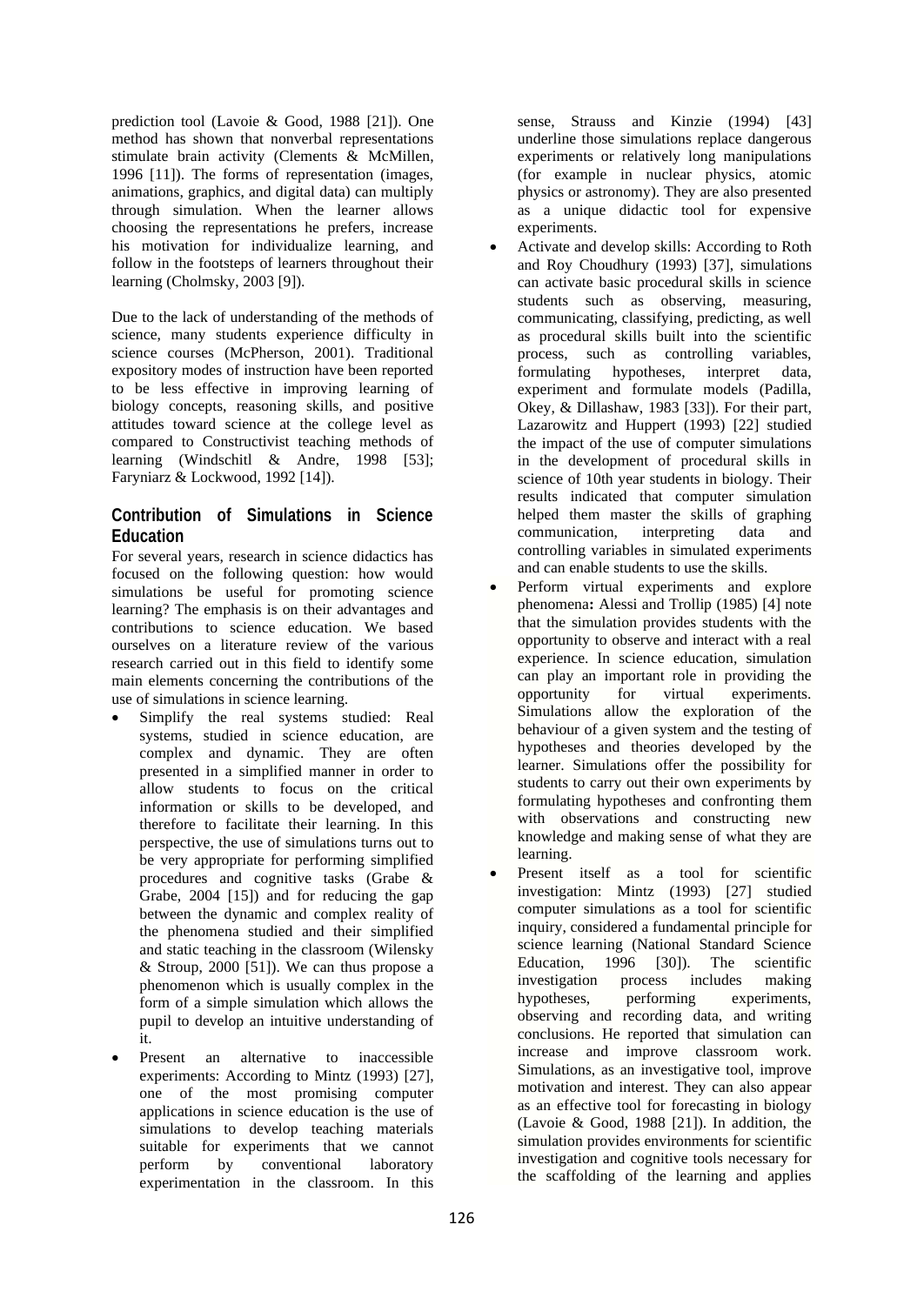problem-solving skills. Simulations thus make it possible to explicitly develop students' metacognition and allow them to reflect on their learning.

- Visualize the phenomena and multiply the forms of representation**:** Since non-verbal representations stimulate brain activity (Clements & McMillen, 1996 [11]), simulation multiplies the forms of representation (images, animations, graphics, and digital data) (Cholmsky, 2003 [9]). By leaving to the learner the choice of the representations he prefers, it allows learning to be individualized and opens the door to an analysis of the pupil's ways of thinking: by observing the choice of his representations at the same time. 'Screen, through meta-cognitive tools and evaluations. Simulations can be used to increase motivation levels and also allow us to follow in the footsteps of learners as they learn; the teacher will be able to get a more precise idea of how they work and their resolution strategies; which allows him to identify reasoning difficulties in learners. Consequently, he will be able to adjust his interventions accordingly (Wetherill, Midgett & McCall, 2002 [49]). Simulations make it possible to represent both the phenomenon graphically and its manifestations, such as curves or ancillary data (Droui, 2012 [12]).
- Simulation as a complementary tool to real experiences: The question asked: can simulation be as efficient as the conventional laboratory or replace it? It depends on the concept or the situation that it is as efficient or not. For example, Choi and Gennaro (1987) [10] compared the effectiveness of simulated computer experiments versus manual laboratory experiments in teaching the concept of volume displacement to middle school students. They found that simulated computer experiments were as effective as manual lab experiments. This suggests that certain concepts such as volume displacement would be more understandable if teach through simulated computer experiment instead of a conventional laboratory experiment and thus obtain comparable results. This recommends that computer simulations can be applied to replace those laboratory activities which require cognitive interactions with content rather than psychomotor or physical interactions (e.g. taste, smell, contact interactions).
- Simulations can also be used as a supporting tool in the laboratory. Indeed, the simulations can save time and the duration of the laboratory session can be reduced by combining laboratory experimentation and simulations (McKinney, 1997; Kennepohl,

2001 [25]). In addition, research shows that students using simulations gain relatively better knowledge of the practical aspects directly related to real laboratory work.

- Simulation as a support for individualized learning adapted to need: However, according to Choi and Gennaro (1987) [10], simulations conducted with a specific objective may be the appropriate tools to minimize learning disabilities. For example, the simulations can be used to scaffold the learning of those who have relatively low imaginative capacity and which is critical for the understanding of dynamic systems. The pupil will choose for himself the time he will spend and the manipulations he will do. According to Roschelle, Pea, Hoadley, Gordin, and Means (2000) [38] it is important to have immediate feedback after a student's learning. This allows the reasoning to be corrected if necessary. The simulations being characterized by rapid responses, the learner can multiply the tests without the discouragement which characterizes the length of his usual experiments. The student can stop data entry and can resume the experiment with different entries. The number of manipulations can be increased.
- Simulation as an intermediate state in theory and practice: Generally, the teaching of science suffers from a lack of interactions between the theoretical world where the student manipulates notions and concepts, the practical world or the student manipulates concrete devices and objects. Simulation can be considered as an intermediate state between the physical manifestations of the phenomena studied and theoretical models (Richoux, Saveltat & Beaufils, 2002 [36]). We can also cite the work of Buty (2003) [7] who analyzes the potentialities and the didactic limits of the use by students of simulation software in geometric optics for the understanding of the formation of images by lenses.

In short, the pupils broaden their horizons; it makes it possible to explore more abstract or higher-level concepts, and to develop a better understanding of the concepts taught and of the phenomena and physical laws through a scientific approach (formulation of a hypothesis, testing of the idea, isolation and manipulation of parameters (Jimoyiannis & Komis, 2001 [17]). The use of simulations brings about changes in the learner and the teacher at the level of the context and at the level of the content. Simulation makes the learner active and allows instant feedback.

## **Conceptual Understanding in Science**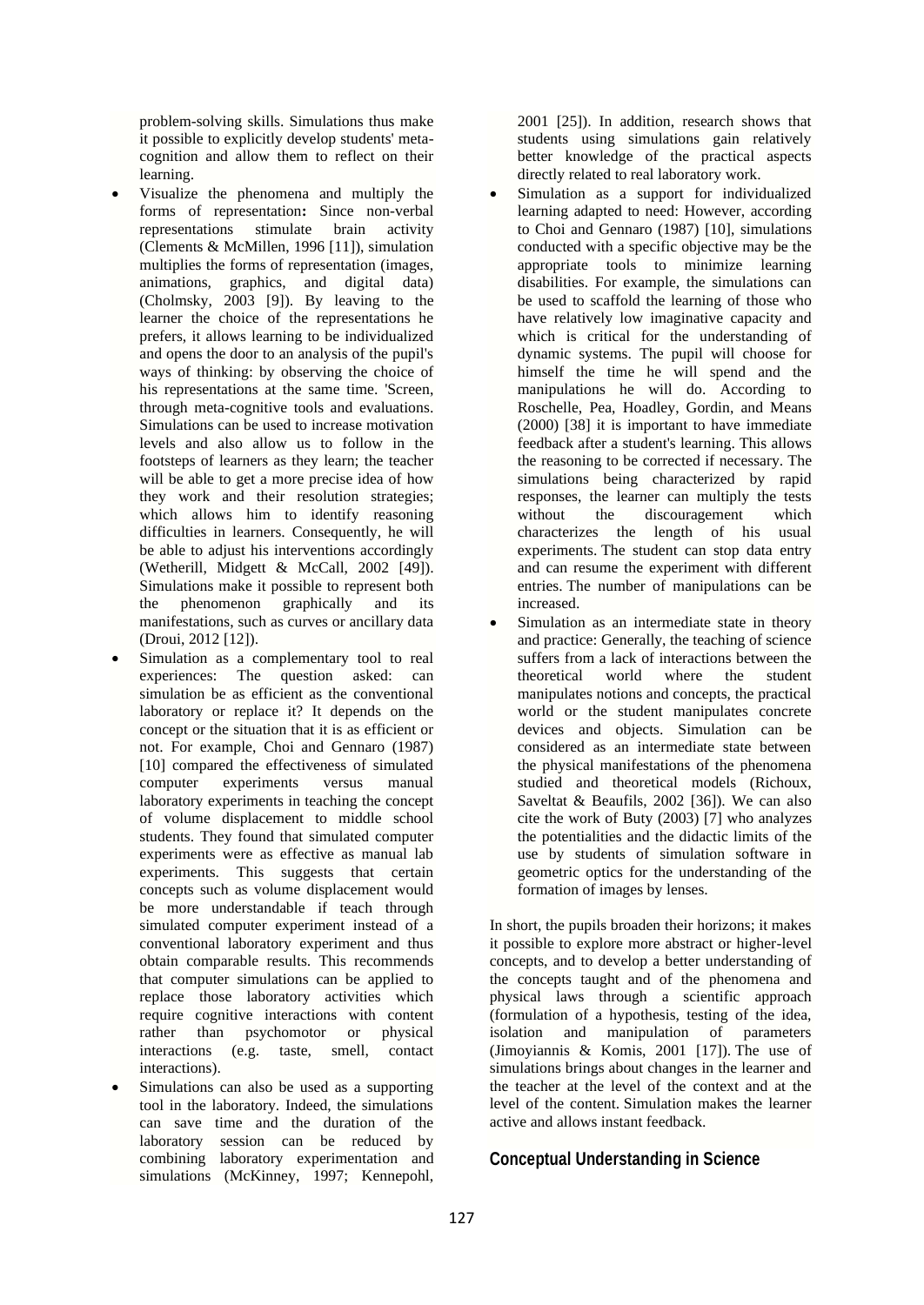Meaningful science learning called for conceptual understanding rather than memorization (Adadan, Trundle & Irfing, 2010 [2]). Meaningful learning is not the transmission of knowledge from the teacher to the students; it requires knowledge to be constructed by the learner (Jonassen, Peck, & Wilson, 1999 [18]). Students who construct wellconnected and hierarchically arranged conceptual frameworks have conceptual understandings of certain concepts (Mintzes & Wanderse, 1998 [28]). When students have an understanding of a concept, they can (a) think about it, (b) use it in areas other than in which they earned it, (c) state it in their own word, (d) find a metaphor or an analogy for it, or (e) build a mental or physical model of it (Konicek-Moran & Keeley, 2015 [20]). In other words, the students have made the concept of their own. Science is a field that involves identification of the hidden concepts, define adequate quantities and explain underlying laws and theories of science phenomenon by using high-level reasoning skills. Teaching for conceptual understanding is the main goal of science education (Konicek-Moran & Keeley, 2015 [20]). Thus, students can understand the relationships and differences among the concepts of science phenomena by involving themselves in the process of constructing qualitative models. Conceptual understanding of science concept is a complex phenomenon and is also described as students' ability to apply the learned scientific concepts to scientific phenomena in an everyday life situation (Nieswandt, 2007 [31]). This includes the capacity to construct explanation, recognize new information and make connections among scientific phenomena.

## **Why is Science Simulation Effective on Conceptual Understanding?**

Technological advances like computer simulation increasingly brought digital instructional technologies into the science classroom. Computer simulations are computer-generated dynamic models that present theoretical or simplified models of real-world components, phenomena, or processes (Bell, Gess-Newsome & Luft, 2008 [6]). In line with this, simulation as a representation or model of an event, object, or some phenomenon (Thompson, Simonson & Hargrave, 1996 [44]). Simulations are used to model that which is not easily observed in real life or are used in teaching situations where simulation offers advantages (Scalise et al., 2011 [42]). Computer simulations are programs that allow the learners interact with a computer representation of either (a) a model of the natural or physical world, or (b) a theoretical system (Weller, 1996 [48]). Simulation provides learner-centered environments that allow students to explore systems manipulate variables and test hypotheses (Windschitl, 1998 [52]). Further, these programs can be used as demonstrations by

teachers, or they can be used directly by the students to explore various phenomena that would not be readily available under normal situations. Simulations also provide learners with realistic experiences from which to gain and manipulate knowledge to understand better the relationship between the concepts being investigated.<br>Simulations can combine animations. Simulations can combine animations, visualizations, and interactive laboratory experiences.

By combining animations and visualizing science concepts, simulations can support the development of insight into complex phenomena (Akpan, 2001 [3]). Simulations can be used in class when there is not practical to set up equipment or equipment is not available (Wieman, Adams, Loeblein & Perkins, 2010 [50]). Another application of simulations is for doing experiments in which variables can easily be changed in response to students' questions that would otherwise be impossible to do with real equipment. Before engaging in lab experience with real equipment students can practice laboratory techniques with the help of simulations (Akpan, 2001 [3]).

They can also practice with simulations at home to repeat or extend classroom experiments for additional clarification. The studies that compared the application of simulations with traditional learning seem to indicate that traditional learning can be successfully improved by using simulations. Within traditional instruction, learners can be a useful add-on, for instance serving as prelaboratory exercise or visualization tools. Chang, Chen, Lin and Sung (2008) [8] proved that there is significantly greater improvement in learning outcomes when simulation method is used for learning in optical lenses concept in comparison with traditionally laboratory practices. The first reason why using simulation is helpful in understanding the complex phenomenon in science. For instance, DNA, molecular structure, atom, or molecule. Hmelo, Holton and Kolodner (2000) [16] suggested that in molecular genetics especially, structures are often the easiest aspect of a complex system to learn; comprehending the structure of molecules such as DNA and RNA is important for understanding their functions. Simulations, can helpful in organizing the small pieces of information into large pieces of information and increasing the logical connections between ideas by reducing the amount of memorization (Tversky, Morrison, Betrancourt, 2002 [46]). Simulation allows learners to view and interact with models of phenomena and processes (Plass et al., 2012 [34]).

The second reason why simulation is helpful in understanding the scientific concepts or scientific phenomena in an everyday life situation. Some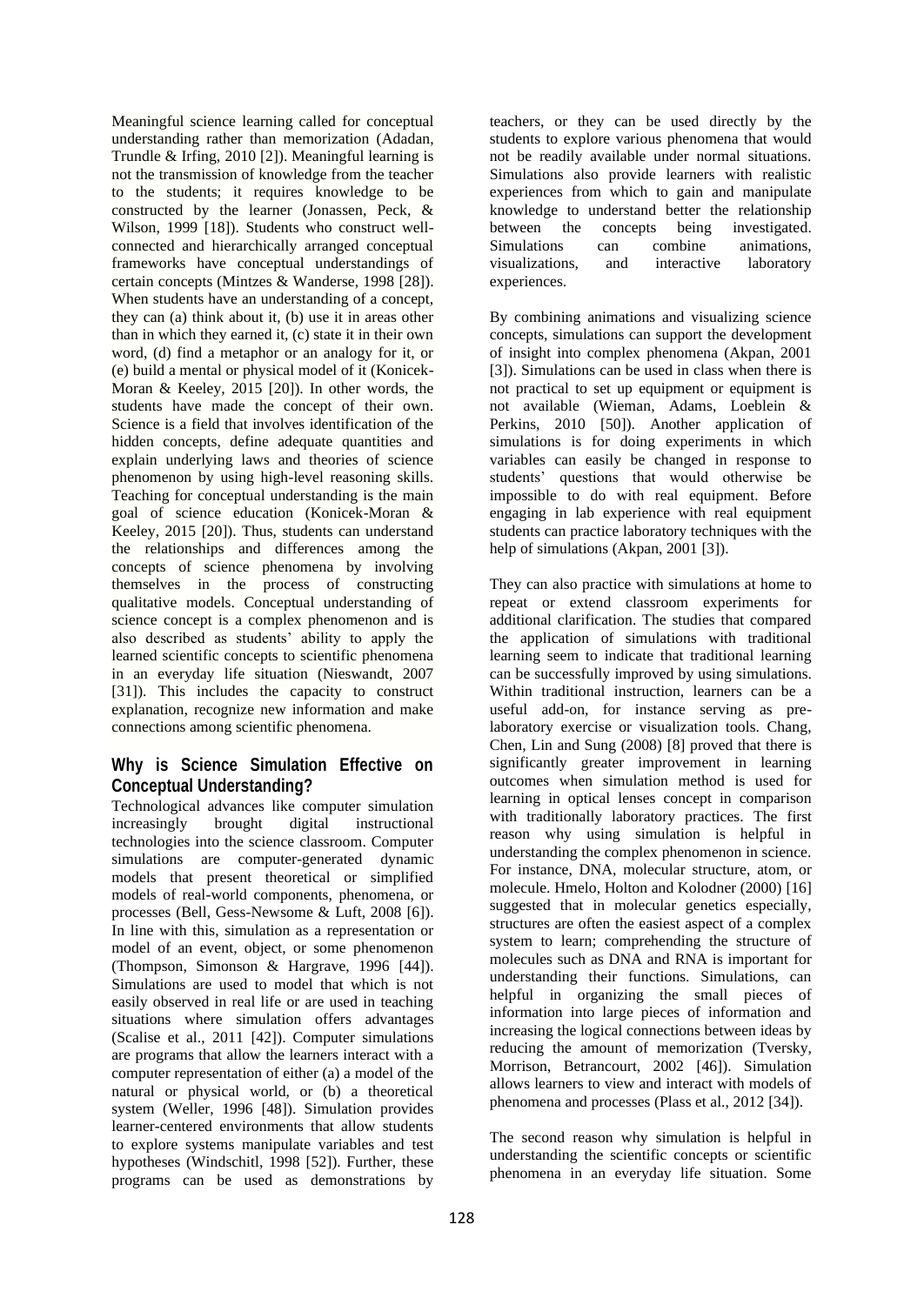scientific phenomena such as cell division in science occur very fast and take place in multiple locations. Simulation can facilitate the understanding of phenomena at the molecular level and develop students' evaluation skills (Sanger, Brecheisen, & Hynek, 2001 [39]). Simulation can allow focusing on specific parts and actions by starting, stopping, and replaying. Simulation is even more likely to be facilitating that allows zooming and control of speed (Tsui & Treagust, 2004 [45]; Tverssky et al., 2002). Simulations may be used to show students scientific phenomena that cannot be observed easily in real time. For example, they can allow students to see things in slow-motion, such as lightning or speeded up, such as earth revolution. They are used to model phenomena that are invisible to the naked eye, such as cell division. Simulation utilizes in situations that require several repetitions of an experiment, for example rolling a ball down a slope while varying mass, the angle of inclination, or the coefficient of friction.

The third reason why simulation helps in better comprehension of concepts because it emphasizes on breadth and depth of science knowledge. Simulations can bridge this breadth and depth of students' knowledge because simulations have the potential to make learning abstract concept more concrete (Ramasundarm, Grunwald, Mangeot, Comerford & Bliss, 2005 [35]). Simulations can make abstract science phenomena more accessible and visible to students. For example, understanding science phenomena such as the circulatory system are difficult for some reasons. It is a complex interactive system that ranges in scale from the heart or blood vessels visible through the skin to blood cells circulating in capillaries much smaller than the human visual range. Simulation teaching has the utmost potential in making abstract scientific concepts, such as circulatory system, more accessible and visible to students. Muller, Sharma and Reimann (2008) [29] explained that simulations allow learners to represent visually and dynamically important concepts that would otherwise be invisible.

The use of simulations in the classroom has a positive finding on conceptual understanding (Ramasundarm et. al., 2005 [35]; Abdullah & Syarif, 2008 [1]; Plass et. al., 2012 [34]; Nowak, Rychwalska, & Borkowski, 2013 [32]; Sarabando, Cravinob, & Soares, 2014 [40]). The use of simulation also helps students to understand difficult science concepts (Plass et al., 2012 [34]; Webb, 2012 [47]; Sarabando et al., 2014 [40]).

## **Conclusion**

Computer simulation plays an indispensable role in the science classroom and instruction. Simulation

gives learners opportunity to observe and interact with a real-world experience. Learners can comprehend difficult concepts of science by using simulations. Experiments that are impractical, expensive, impossible, or too dangerous to run can be done by using computer simulations. Simulations can provide tools for scientific inquiry and problem solving. It also contributes to conceptual change and provides open-ended experiences.

## **Conflict of Interest**

There is no conflict of interest between the authors in this manuscript.

#### **References**

- 1. Abdullah, S. & Syarif, A., (2008). "The effects of inquiry-based computer simulation with cooperative learning on scientific thinking and conceptual understanding of gas law", Eurasia Journal of Mathematics, Science &Technology Education, 4(4), 387-398.
- 2. Adadan, E., Trundle, K. C. & Irfing, K. E., (2010). "Exploring grade 11 students' conceptual pathways of the particulate nature of matter in the context of multi representational instruction", Journal of Research in Science Teaching, 47(8), 1004- 1035.
- 3. Akpan, J. P., (2001). "Issues associated with inserting computer simulations into biology instruction: A review of the literature", Electronic Journal of Science Education, 5(3), 1-29.
- 4. Alessi, S.M. and Trollip, S.R., (1985). "Computer-based instruction: Methods and development", Englewood Cliffs, NJ: Prentice Hall.
- 5. Bell, R. L. & Smetana, L. K., (2008). "Using computer simulations to enhance science teaching and learning", National Science Teaching Association, 3, 23-32.
- 6. Bell, R. L., Gess-Newsome, J. & Luft, J., (2008). "Technology in the secondary science classroom", NSTA Press, Arlington, VA.
- 7. Buty, C., (2003). "Riches and limits of a "materialized model" computerized in optics", Didaskalia, 39-63.
- 8. Chang, K. E., Chen, Y. L., Lin, H. Y., & Sung, Y. T., (2008). "Effects of learning support in simulation-based physics learning", Computers & Education, 51(4), 1486-1498.
- 9. Cholmsky, P., (2003). "Why GIZMOS work: Empirical evidence for the instructional effectiveness of explores learning's interactive content", Retrieved September 11, 2021 from https://gizmos.explorelearning.com/View/dow nloads/WhyGizmosWork.pdf.
- 10. Choi, B. S. & Gennaro, E., (1987). "The effectiveness of using computer simulated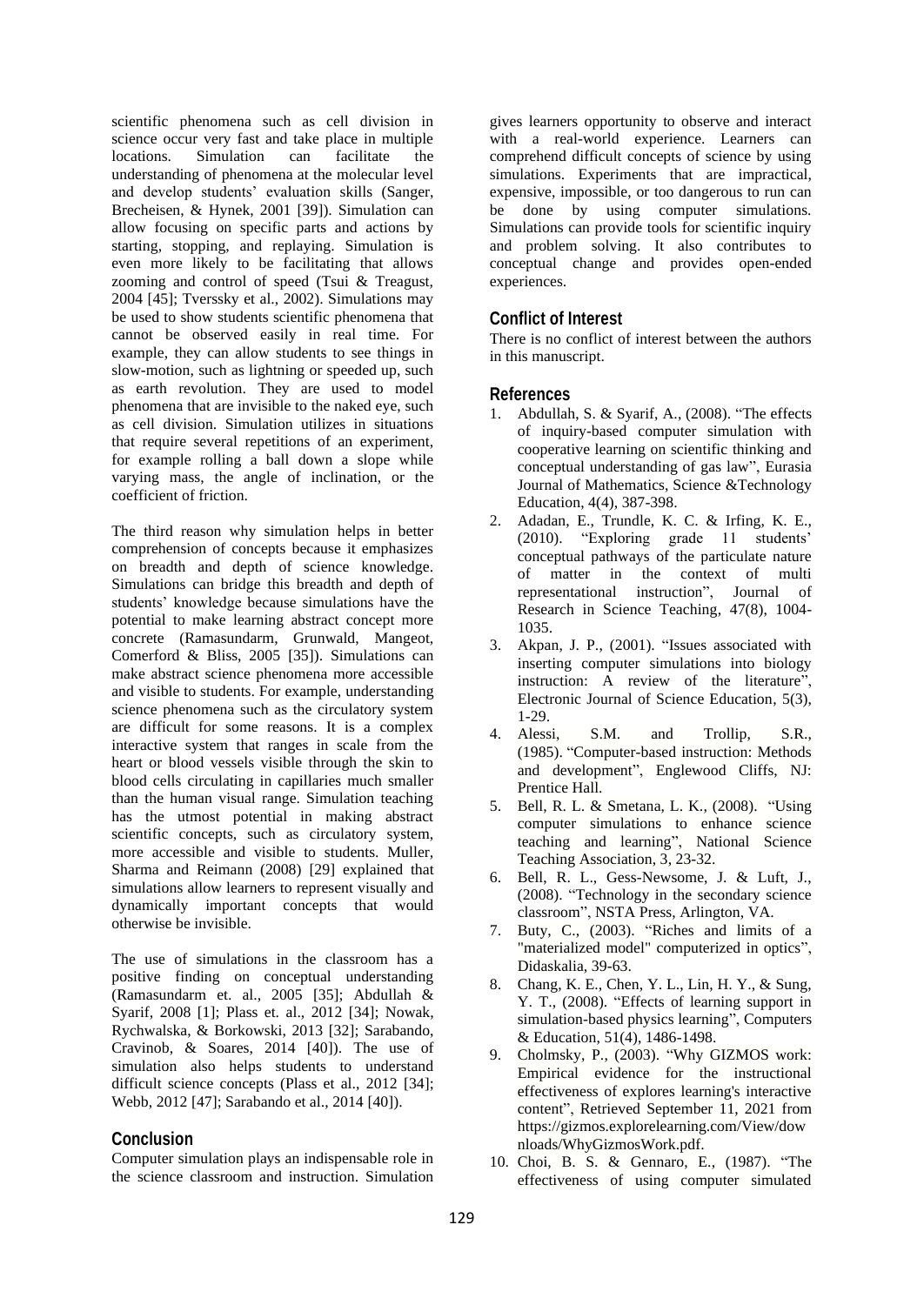experiments on junior high students' understanding of the volume displacement concept", Journal of Research in Science Teaching, 24(6), 539-552.

- 11. Clements, D. H., & McMillen, S., (1996).<br>
"Rethinking "concrete" manipulative", "concrete" manipulative", Teaching Children Mathematics, 2(5), 270- 279.
- 12. Droui, M., (2012). "The impact of a simulation on mobile devices and in collaborative situations on the understanding of the photoelectric effect at the college level", Unpublished doctoral thesis, University of Montreal, Montreal, Quebec. Retrieved September 11, 2021 from https://papyrus.bib.umontreal.ca/xmlui/handle/ 1866/9725
- 13. Droui, M. & Hajjami, A.E., (2014). "Computer simulations in science education: Contributions and limitations", Epinet Rev. Electronics PPE, 1-17. Retrieved September 10, 2021 from https://www.epi.asso.fr/revue/ articles/a1404e.htm.
- 14. Faryniarz, J.V. & Lockwood, L.G., (1992). "Effectiveness of microcomputer simulations in stimulating environmental problem solving by community college students", Journal of Research in Science Teaching, 29(5), 453-470.
- 15. Grabe, M. and Grabe, C., (2004). "Integrating technology for meaningful learning", Boston: Houghton Mifflin Company.
- 16. Hmelo, C. E., Holton, D. L. & Kolodner, J. L., (2000). "Designing to learn about complex systems", Journal of the Learning Sciences, 9(3), 247-298.
- 17. Jimoyiannis, A. and Komis, V., (2001). "Computer simulations in physics and learning: A case study on students' understanding of trajectory motion", Computers and Education, 36(2), 183-204.
- 18. Jonassen, D. H., Peck, K. L., & Wilson, B. G. (1999). "Learning with Technology: A Constructivist Perspective", Upper Saddle River, NJ: Merrill Publishing.
- 19. Kennepohl, D., (2001). "Using computer simulations to supplement teaching laboratories in chemistry for distance delivery", Journal of Distance Education, 16(2), 58-65.
- 20. Konicek-Moran, R. and Keeley, P., (2015). "Teaching for conceptual understanding in science", NSTA Press, National Science Teachers Association.
- 21. Lavoie D. R. and Good R., (1988). "E-nature and use of prediction skills in a biological computer simulation", Journal of Research in Science Teaching, 25(5), 335-360.
- 22. Lazarowitz, R. & Huppert, J., (1993). "Science process skills of 10th-grade biology students in

a computer-assisted learning setting", Journal of Computing in Education, 25(3), 366-382.

- 23. Mahdi, K., Laafou, M. & Idrissi, R., (2018). "E impact of continuous distance training on teachers of physics in computer simulation software", Journal for Educators, Teachers and Trainers, 9(1), 27-41.
- 24. Martinez-Jimenez, P., Pontes-Pedrajas, A., Polo, J. & Climent-Bellido, M. S., (2003). "Learning in chemistry with virtual laboratories", Journal of Chemical Education, 80 (3), 346-352.
- 25. McKinney, W. J., (1997). "The educational use of computer-based science simulations: Some lessons from the philosophy of science", Science and Education, 6(6), 591- 603.
- 26. McPherson, G. R., (2001). "Teaching & learning the scientific method", The American Biology Teacher, 63(4), 242-245.
- 27. Mintz, R., (1993). "Computerized simulation as an inquiry tool", School Science and Mathematics, 93(2), 76-80.
- 28. Mintzes, J. J. and Wandersee, J. H., (1998). "Reform and innovation in science teaching: A human constructivist view", San Diego, CA: Academic Press.
- 29. Muller, D. A., Sharma, M. D. & Reimann, P., (2008). "Raising cognitive load with linear multimedia to promote conceptual change", Science Education, 92(2), 278-296.
- 30. National Science Education Standards, (1996). Washington, DC: National Academy Press.
- 31. Nieswandt, M., (2007). "Student affect and conceptual understanding in learning chemistry", Journal of Research in Science Teaching, 44(7), 908-937.
- 32. Nowak, A., Rychwalska, A. & Borkowski, W., (2013). "Why simulate? To develop a mental model", Journal of Artificial Societies and Social Simulation, 16(3), 12. Retrieved on September 14, 2021 from https://www.jasss.org/16/3/12.html
- 33. Padilla, M. J., Okey, J. R., & Dillashaw, F. G. (1983). "The relationship between science process skill and formal thinking abilities", Journal of Research in Science Teaching, 20(3), 239-246.
- 34. Plass, J. L., Milne, C., Homer, B. D., Schwartz, R. N., Hayward, E. O., Jordan, T., Verkuilen, J., Ng, F., Wang, Y. & Barrientos, J., (2012). "Investigating the effectiveness of computer simulations for chemistry learning", Journal of Research in Science Teaching, 49(3), 394-419.
- 35. Ramasundarm, V., Grunwald, S., Mangeot, A., Comerford, N. B. & Bliss, C. M., (2005). "Development of an environmental virtual field laboratory", Computers and Education, 45(1), 21-34.